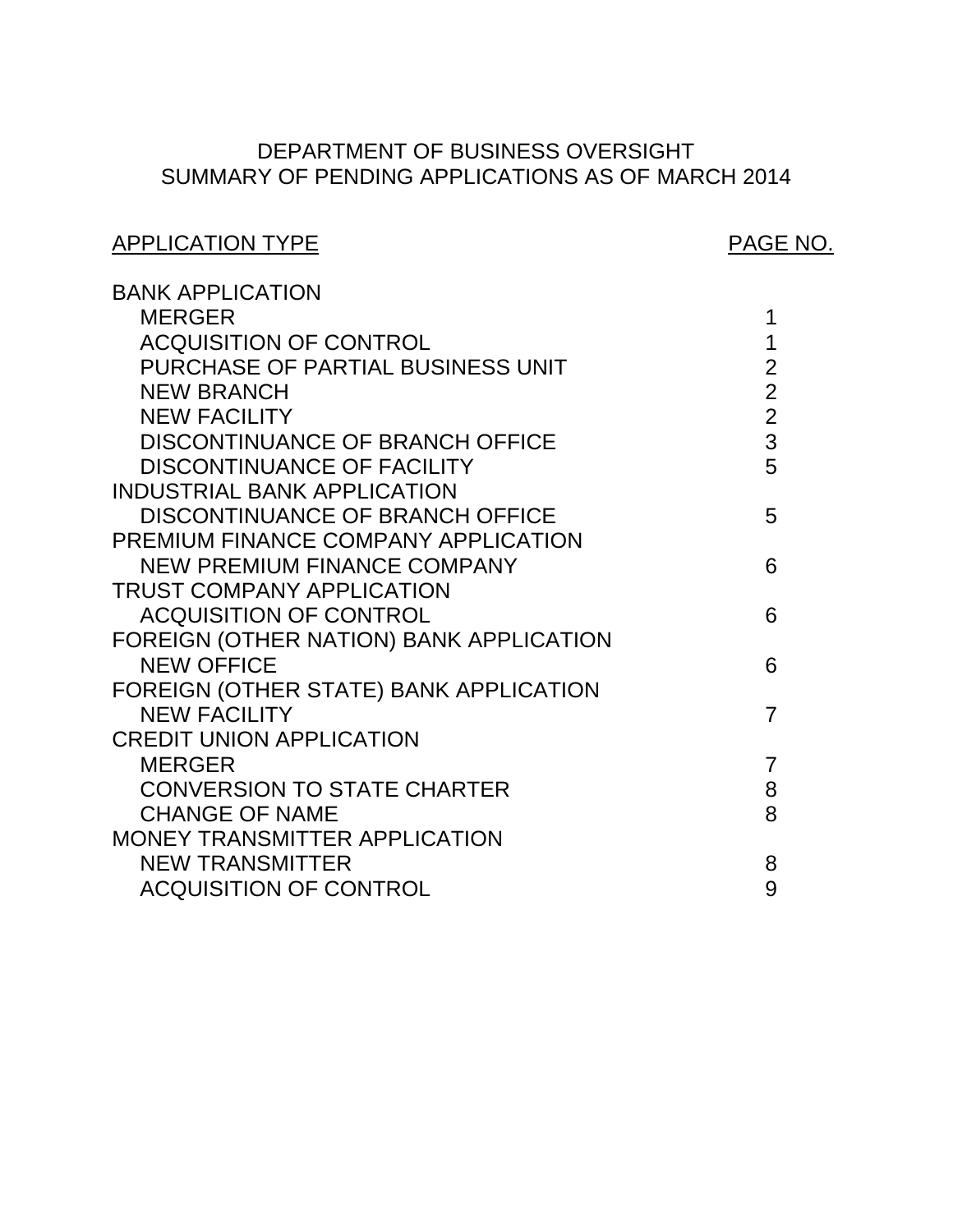#### <span id="page-1-0"></span>**MERGER**

#### **Filed: 2 Approved: 1 Effected: 1**

 AMERICAN SECURITY BANK, Newport Beach, to merge with and into CITIZENS BUSINESS BANK, Ontario Filed: 3/14/14

 THE BILTMORE BANK OF ARIZONA, Phoenix, Arizona, to merge with and into, GRANDPOINT BANK, Los Angeles Filed: 12/2/13 Approved: 1/28/14 Effected: 3/21/14

 CAPITALSOURCE BANK, Los Angeles, to merge with and into, PACIFIC WESTERN BANK, Los Angeles Filed: 9/12/13 Approved: 12/17/13

 COMMUNITY BANK OF SAN JOAQUIN, Stockton, to merge with and into BAY COMMERCIAL BANK, Walnut Creek Filed: 3/11/14

 MISSION OAKS NATIONAL BANK, Temecula, to merge with and into ALTAPACIFIC BANK, Santa Rosa Filed: 2/28/14

#### **ACQUISITION OF CONTROL**

#### **Filed: 1 Approved: 1**

 CARPENTER BANK PARTNERS, INC., CCFW, INC. DBA CARPENTER & CARPENTER COMMUNITY BANCFUND-A, L.P. AND CARPENTER COMMUNITY BANCFUND-CA, L.P., to acquire control of HERITAGE OAKS BANCORP and HERITAGE OAKS BANK COMPANY, CARPENTER FUND MANAGER GP, LLC, CARPENTER FUND MANAGEMENT COMPANY, LLC, CARPENTER COMMUNITY BANCFUND L.P., Filed: 2/6/14 Approved: 2/18/14

 REDWOOD EQUITY PARTNERS, INC., to acquire control of AMERICA CALIFORNIA BANK Filed: 1/23/14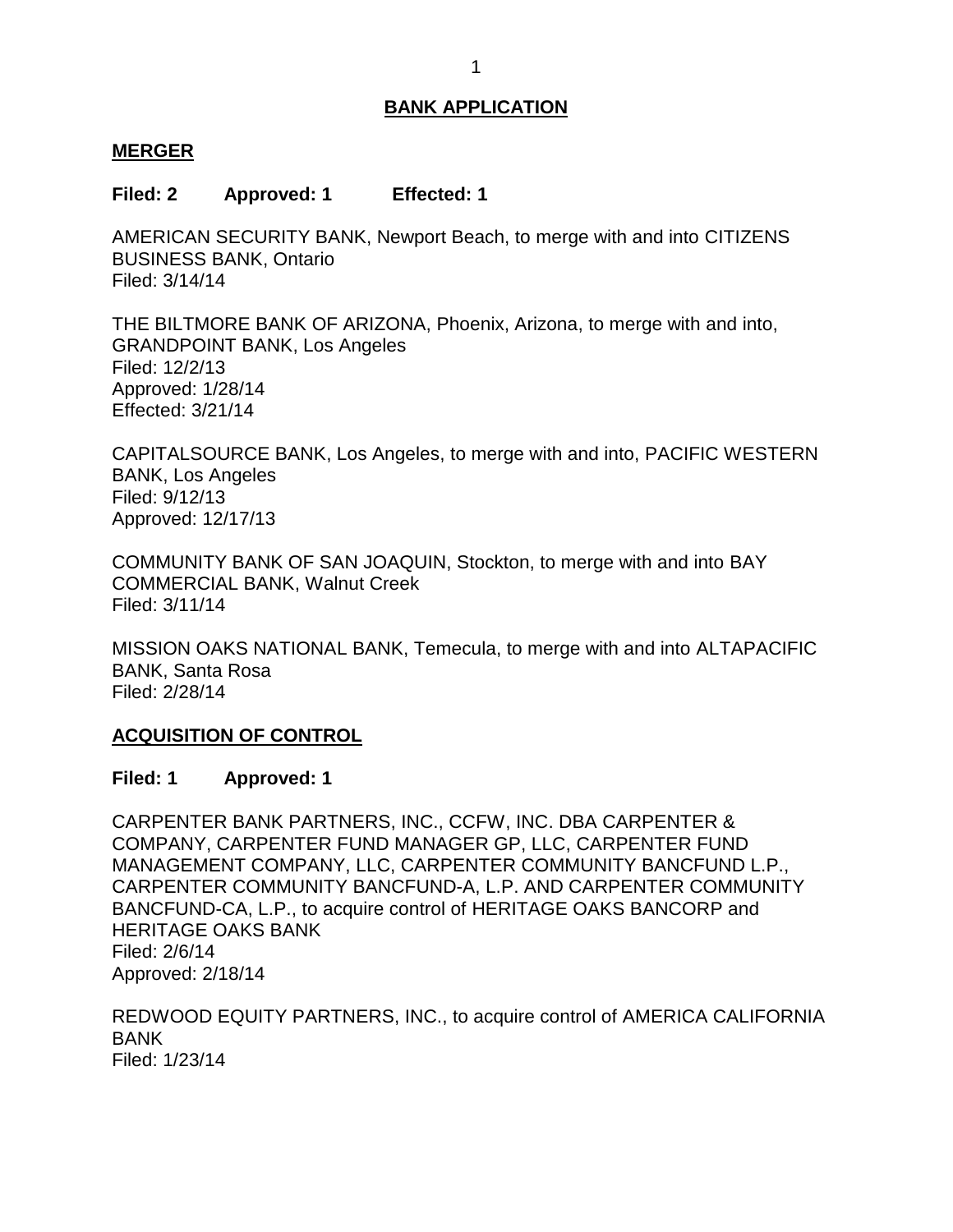# <span id="page-2-0"></span>**PURCHASE OF PARTIAL BUSINESS UNIT**

#### **Filed: 1 Approved: 1**

 AMERICAS UNITED BANK, Glendale, to acquire the Lancaster branch of SILVERGATE BANK, La Jolla Filed: 1/29/14 Approved: 3/10/14

 GRANDPOINT BANK, Los Angeles, to acquire the banking business of WEDBUSH BANK, Los Angeles Filed: 3/7/14

#### **NEW BRANCH**

### **No Objection: 2 Opened: 2**

6912 18<sup>th</sup> Avenue, Borough of Brooklyn, New York, Kings County, New York CATHAY BANK Opened: 3/17/14

 4970 Freeport Boulevard, Sacramento, Sacramento County CATHAY BANK Opened: 3/31/14

 FARMERS & MERCHANTS BANK OF CENTRAL CALIFORNIA #2 Park Plaza, Suite 175, Irvine, Orange County No Objection: 11/25/13

 FARMERS & MERCHANTS BANK OF CENTRAL CALIFORNIA 1521 N. Carpenter Road, Building G, Modesto, Stanislaus County No Objection: 11/25/13

#### **NEW FACILITY**

#### **Opened: 5**

 COMMUNITY BANK OF THE BAY 155 Bovet Road, San Mateo, San Mateo County Opened: 3/3/14

 FRESNO FIRST BANK 1430 Truxtun Avenue, Bakersfield, Kern County Opened: 3/3/14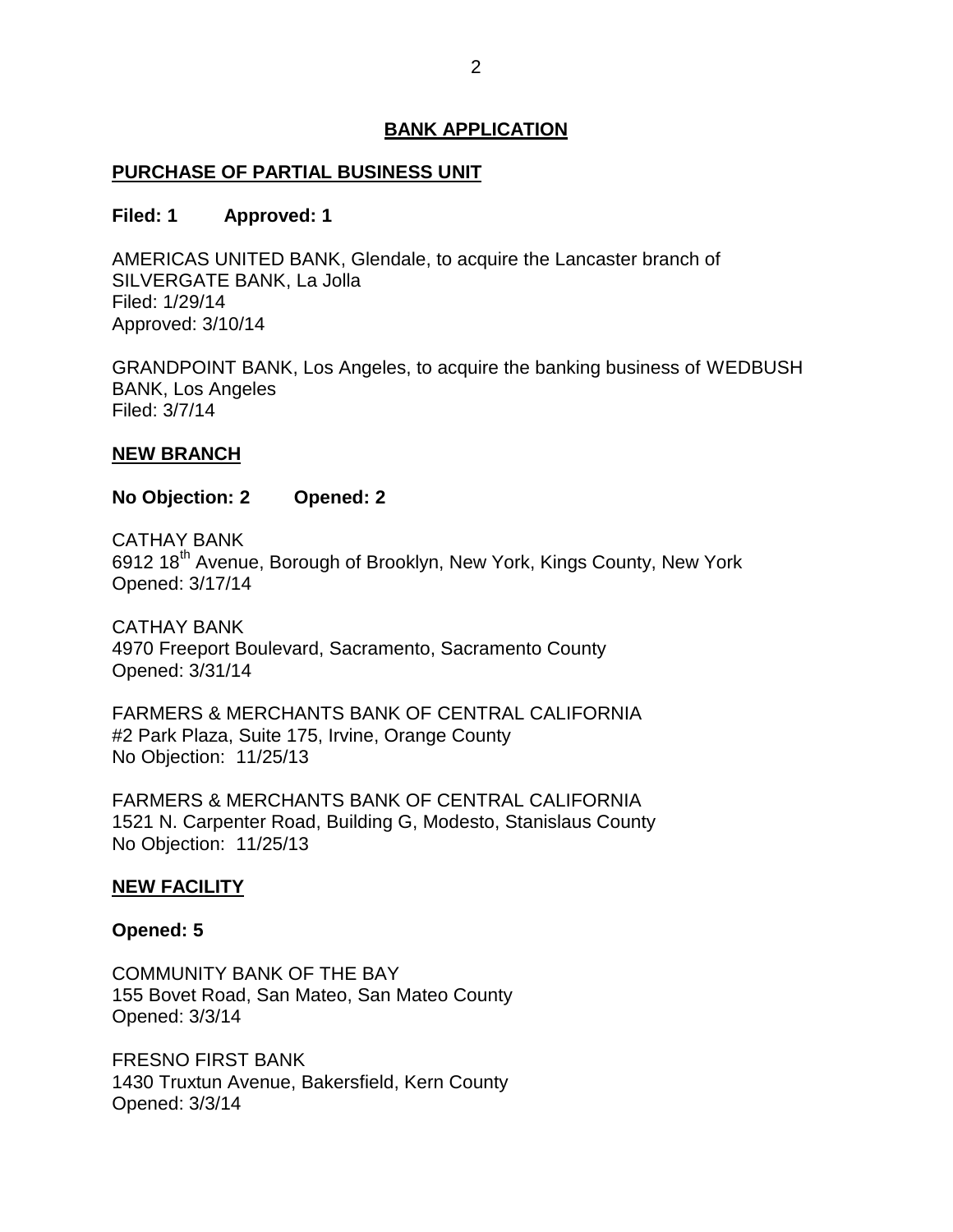# <span id="page-3-0"></span> **NEW FACILITY (Continued)**

 2100 Palomar Airport Road, Carlsbad, San Diego County GBC INTERNATIONAL BANK Opened: 3/3/14

 303 Twin Dolphin Drive, Redwood City, San Mateo County OPUS BANK Opened: 3/5/14

 12725 SW Millikan Way, Beaverton, Washington County, Oregon PLUMAS BANK Opened: 3/5/14

## **DISCONTINUANCE OF BRANCH OFFICE**

**No Objection: 21 Discontinued: 5 Withdrawn: 1** 

#### BBCN BANK

- 3581 El Camino Real, Santa Clara, Santa Clara County
- 21080 Golden Spring Drive, Diamond Bar, Los Angeles County
- 31217 Pacific Highway South, Federal Way, King County, Washington
- 1155 N. 130<sup>th</sup> Street, Seattle, King County, Washington No Objection: 6/19/13

 5591 Sky Parkway, Sacramento, Sacramento County No Objection: 5/2/13 CATHAY BANK Discontinued: 3/31/14

 CITIZENS BUSINESS BANK 3439 Brookside Road, Stockton, San Joaquin County No Objection: 11/8/13

#### EAST WEST BANK

- 2000 Van Ness, San Francisco, San Francisco County
- 17530 E. Colima Road, Rowland Heights, Los Angeles County
- 43 E. 3rd Avenue, San Mateo, San Mateo County
- 15345 Culver Drive, Irvine, Orange County
- 3212 N. Jupiter Road, Garland, Dallas County, Texas
- 6588 Corporate Drive, Houston, Harris County, Texas

No Objection: 1/27/14

 FARMERS & MERCHANTS BANK OF CENTRAL CALIFORNIA 901 N. Carpenter Road, Modesto, Stanislaus County No Objection: 11/25/13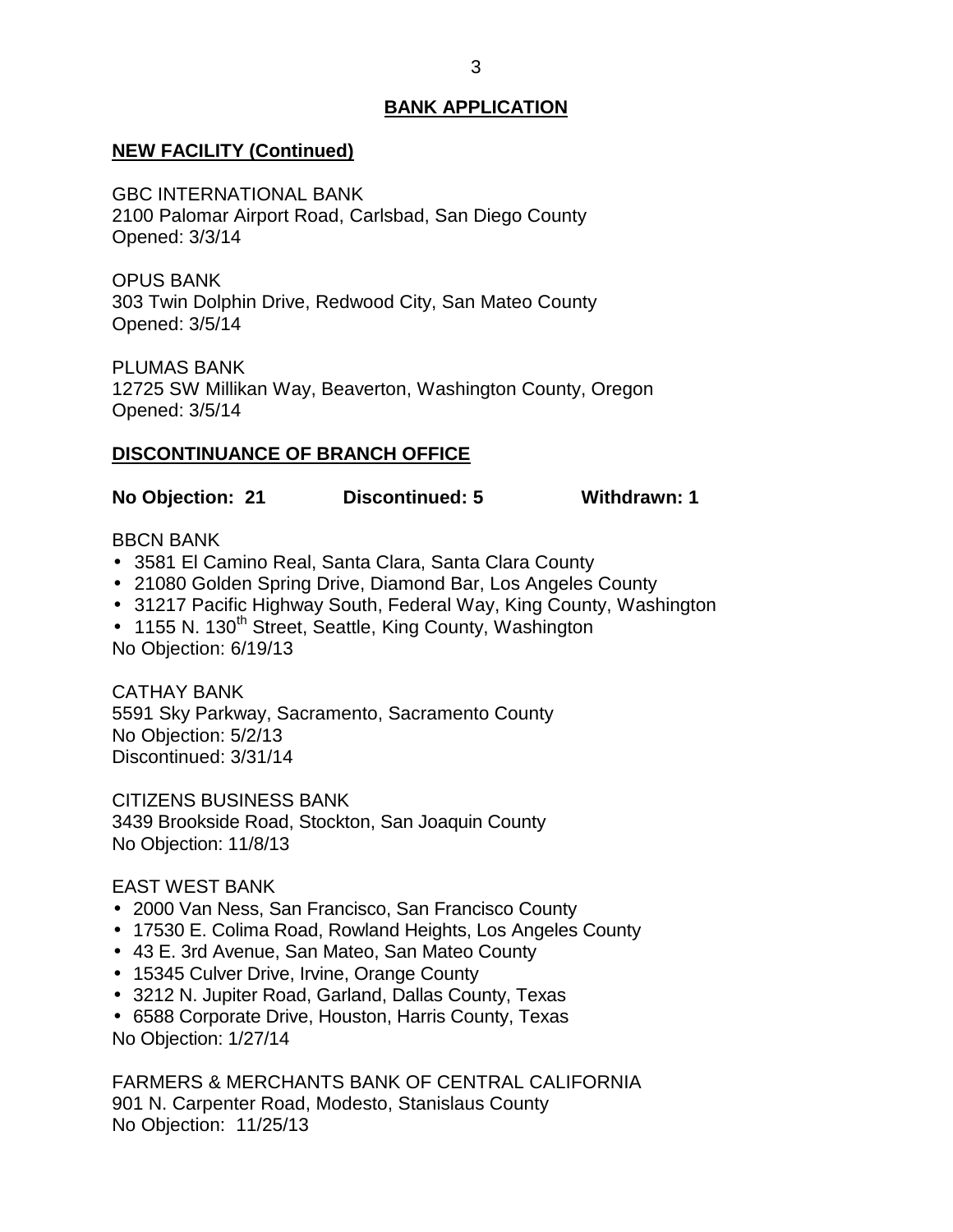#### **DISCONTINUANCE OF BRANCH OFFICE (Continued)**

 157 North McDowell Boulevard, Petaluma, Sonoma County FIRST COMMUNITY BANK No Objection: 1/24/14

 1515 Shasta Drive, Davis, Yolo County No Objection: 3/24/14 FIRST NORTHERN BANK OF DIXON

 1500 North California Boulevard, Walnut Creek, Contra Costa County SCOTT VALLEY BANK No Objection: 11/6/13 Discontinued: 2/14/14

 1111 Broadway, Oakland, Alameda County No Objection: 11/6/13 SCOTT VALLEY BANK Discontinued: 2/28/14

SUNWEST BANK

- 822 N. Humphreys Street, Flagstaff, Coconino County, Arizona
- 1750 S. Woodlands Village Bl., Flagstaff, Coconino County, Arizona No Objection: 3/6/14

 999 Main Street, Boise, Ada County, Idaho No Objection: 3/6/14 SUNWEST BANK

TRI COUNTIES BANK

 5075 Gosford Road, Bakersfield, Kern County 6225 Colony Street, Bakersfield, Kern County No Objection: 10/25/13 Discontinued: 3/19/14

 10037 Combie Road, Auburn, Nevada County TRI COUNTIES BANK No Objection: 11/1/13 Withdrawn: 3/28/14

 110 Hartnell Avenue, Redding, Shasta County TRI COUNTIES BANK No Objection: 1/27/14

WILSHIRE STATE BANK

- 14561 Red Hill Avenue, Tustin, Orange County
- 19036 Colima Road, Rowland Heights, Los Angeles County
- 5254 Beach Boulevard, Buena Park, Orange County

No Objection: 1/13/14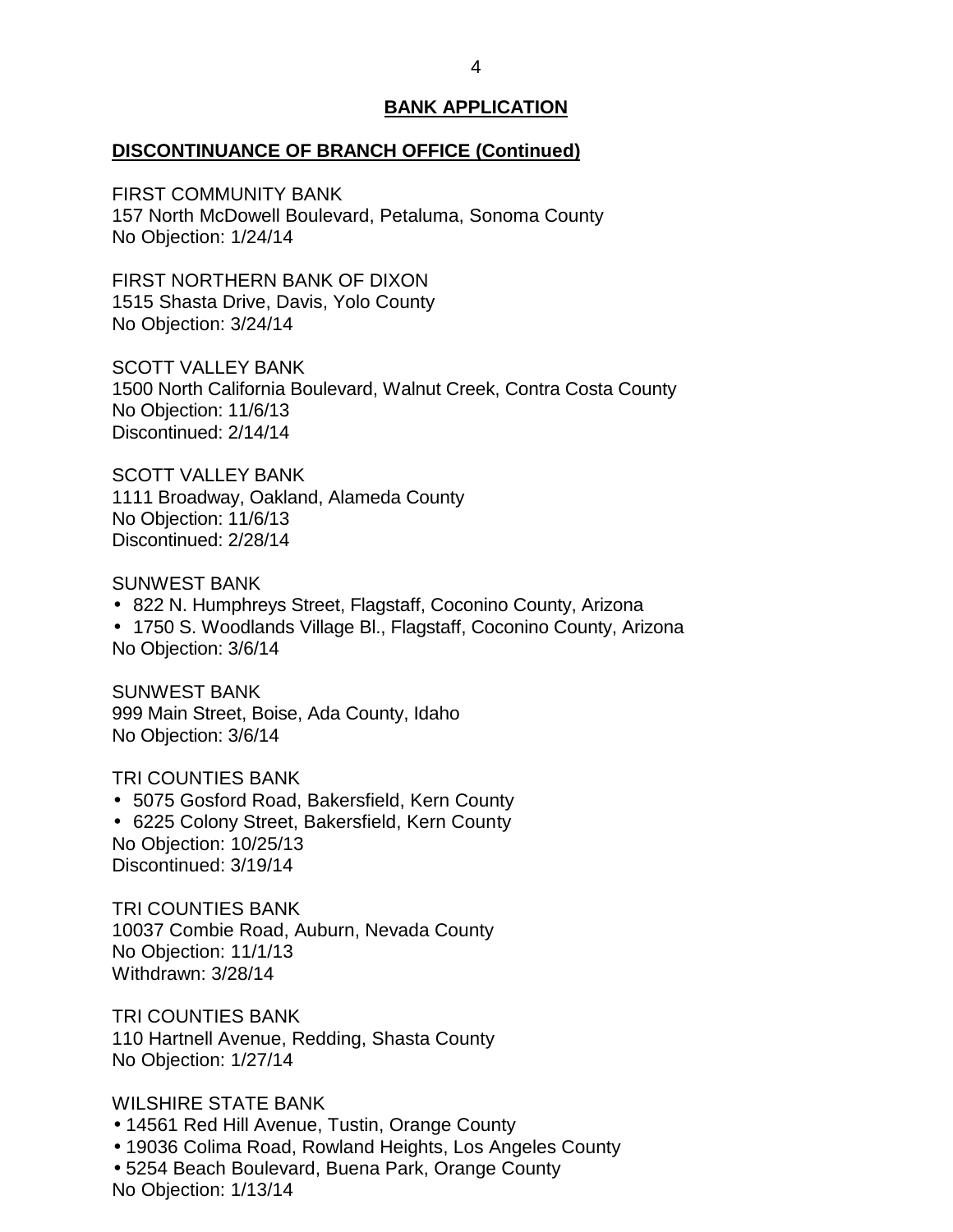#### <span id="page-5-0"></span>**DISCONTINUANCE OF FACILITY**

#### **No Objection: 1 Discontinued: 7**

 900 E. Hamilton Avenue, Campbell, Santa Clara County No Objection: 2/24/14 AMERICAN RIVER BANK Discontinued: 3/1/14

EAST WEST BANK

 Unit 5415, Shun Hing Square, No. 5002 Shennan Road East, Luoho District, Shenzhen, Guangdong Province, China No Objection: 3/26/14

 FARMERS & MERCHANTS BANK OF CENTRAL CALIFORNIA 19200 Von Karman Avenue, Irvine, Orange County Discontinued: 3/17/14

FIRST NORTHERN BANK OF DIXON

- 1550 Harbor Boulevard, West Sacramento, Yolo County
- 508 Second Street, Davis, Yolo County

Discontinued: 3/24/14

 One Market Street, Spear Tower, San Francisco, San Francisco County OPUS BANK Discontinued: 3/7/14

 18253 Colima Road, Rowland Heights, Los Angeles County ROYAL BUSINESS BANK Discontinued: 3/27/14

 2825 E Cottonwood Parkway, Salt Lake City, Salt Lake County, Utah SEACOAST COMMERCE BANK Discontinued: 3/31/14

#### **INDUSTRIAL BANK APPLICATION**

#### **DISCONTINUANCE OF BRANCH OFFICE**

**No Objection: 1** 

 3142 Vista Way, Oceanside, San Diego County No Objection: 3/3/14 COMMUNITY COMMERCE BANK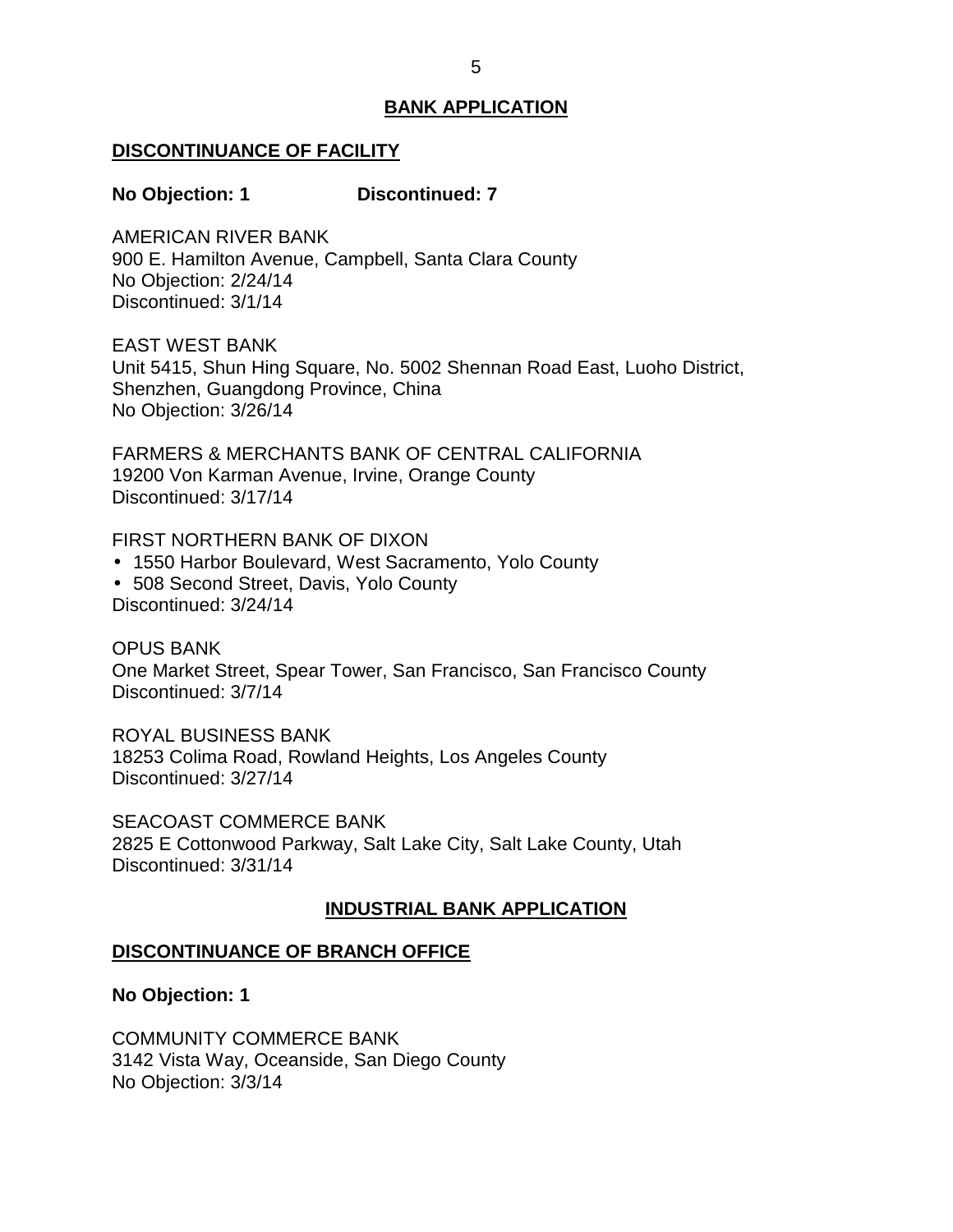# **PREMIUM FINANCE COMPANY APPLICATION**

# <span id="page-6-0"></span> **NEW PREMIUM FINANCE COMPANY**

# **Filed: 1 Approved: 4**

 BAIL PREMIUM FINANCING 9025 Wilshire Boulevard, Beverly Hills, Los Angeles Filed: 2/3/14

 DELTA PREMIUM FINANCING, INC. 660 Newport Center Drive, Newport Beach, Orange County Filed: 12/17/13 Approved: 2/5/14

 6010 Commerce Boulevard, Rohnert Park, Sonoma County EVERGUARD FINANCIAL SERVICES OF CALIFORNIA, INC. Filed: 3/26/13 Approved: 4/23/13

 OMNISURE GROUP PFCA, INC. 818 West Seventh Street, Los Angeles, Los Angeles County Filed: 2/10/14 Approved: 2/24/14

 US PREMIUM FINANCE HOLDINGS, INC. 2201 Lakewood Boulevard, Long Beach, Los Angeles County Filed: 1/23/14 Approved: 3/12/14

# **TRUST COMPANY APPLICATION**

# **ACQUISITION OF CONTROL**

#### **Approved: 1**

 MARC J. REBBOAH, to acquire control of ENTERPRISE TRUST & INVESTMENT COMPANY Filed: 12/17/13 Approved: 2/21/14

# **FOREIGN (OTHER NATION) BANK APPLICATION**

#### **NEW OFFICE**

#### **Filed: 1 Approved: 1**

 City and County of Los Angeles (Representative Office) **Natixis** Filed: 2/11/14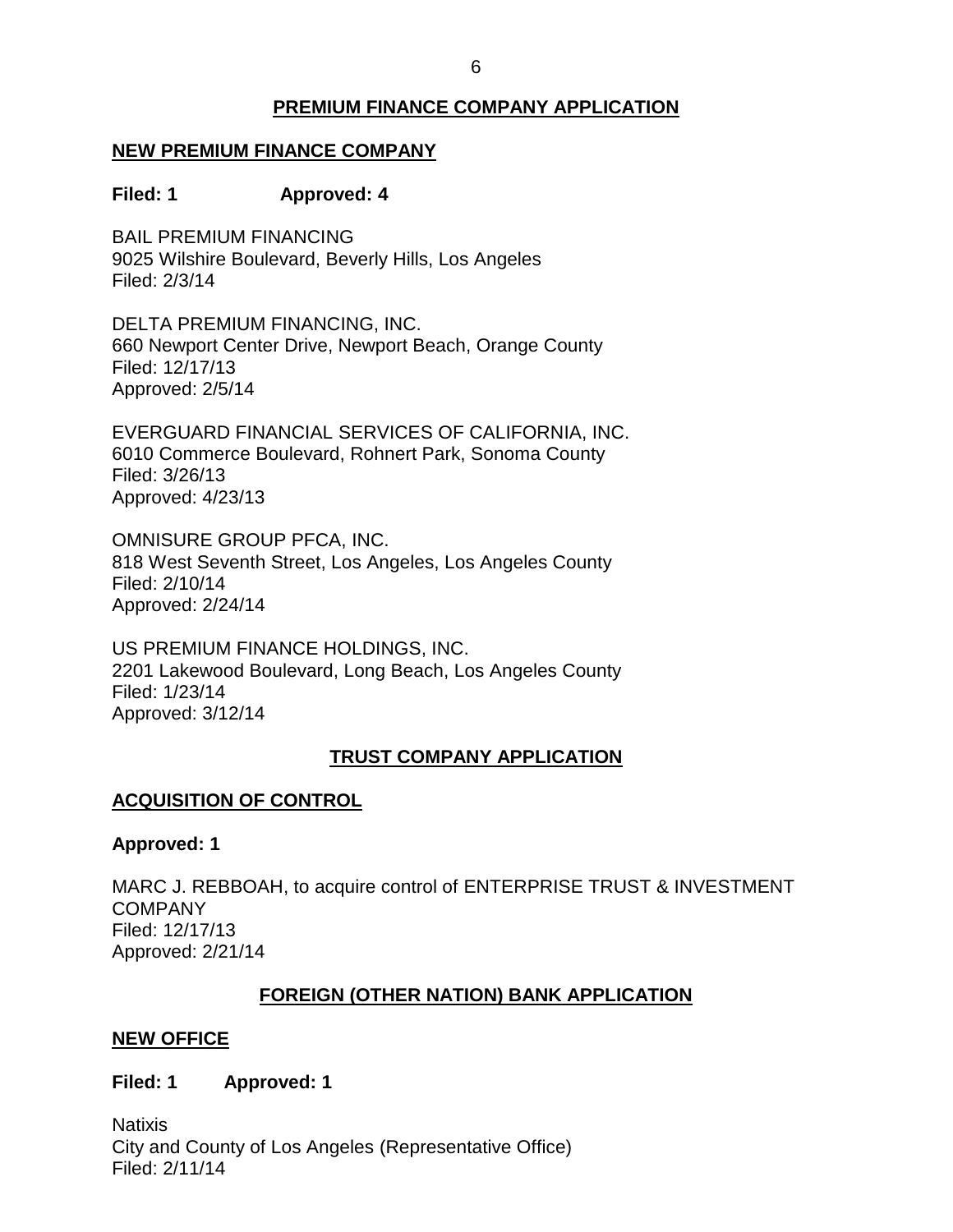# **FOREIGN (OTHER NATION) BANK APPLICATION**

# <span id="page-7-0"></span> **NEW OFFICE (Continued)**

 TAIPEI FUBON COMMERCIAL BANK CO., LTD. City of San Jose, County of Santa Clara (Representative Office) Filed: 11/18/13 Approved: 1/13/14

# **FOREIGN (OTHER STATE) BANK APPLICATION**

# **NEW FACILITY**

# **Approved: 1 No Objection: 5**

 Universal City Plaza, Universal City, Los Angeles County (Facility – Insured Industrial AMERICAN EXPRESS CENTURION BANK Bank) No Objection: 9/16/13

 RELIANCE TRUST COMPANY OF DELAWARE 444 South Flower Street, Los Angeles, Los Angeles County (Facility – Uninsured Trust Company) Filed: 3/18/13 Approved: 3/25/14

UBS BANK USA

- 555 California Street, City of San Francisco, County of San Francisco (Facility Insured Bank)
- 2029 Century Park East, City of Century City, County of Los Angeles
- 301 East Ocean Boulevard, City of Long Beach, County of Los Angeles
- 725 S. Figueroa Street, City of Los Angeles, County of Los Angeles No Objection: 12/10/12

# **CREDIT UNION APPLICATION**

# **MERGER**

#### **Filed: 4**

 GOLDEN WEST CITIES FEDERAL CREDIT UNION, Garden Grove, to merge with and into CREDIT UNION OF SOUTHERN CALIFORNIA, Brea Filed: 10/28/13

 NBC UNIVERSAL EMPLOYEES FEDERAL CREDIT UNION, Burbank, to merge with and into PREMIER AMERICA CREDIT UNION, Chatsworth Filed: 2/5/14

 NORTH HOLLYWOOD FEDERAL CREDIT UNION, North Hollywood, to merge with SOUTHERN CALIFORNIA POSTAL CREDIT UNION, Long Beach Filed: 1/14/14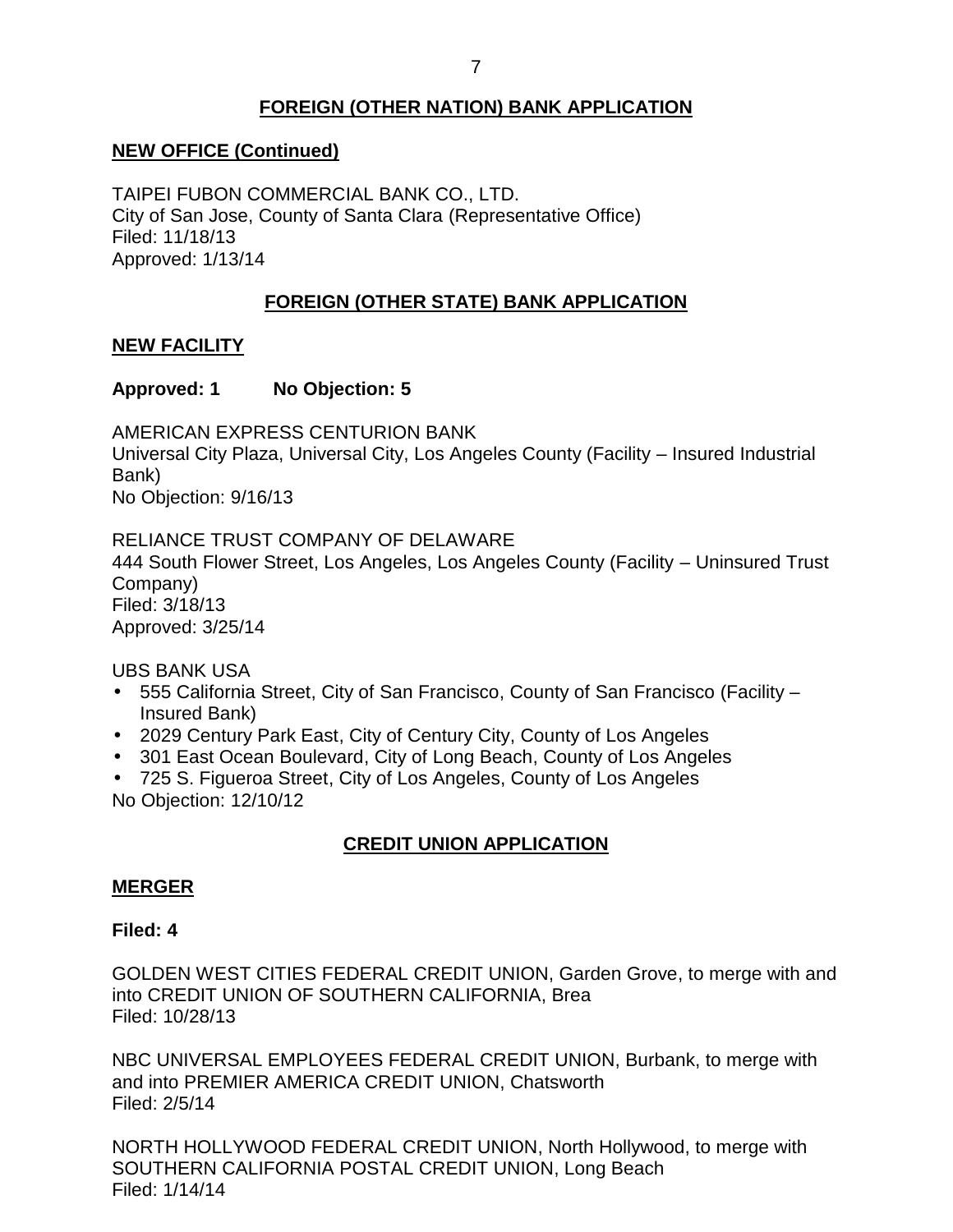# **CREDIT UNION APPLICATION**

## <span id="page-8-0"></span>**MERGER (Continued)**

 WESTSIDE EMPLOYEES FEDERAL CREDIT UNION, Santa Monica, to merge with and into, SOUTHLAND CREDIT UNION, Los Alamitos Filed: 1/23/14

# **CONVERSION TO STATE CHARTER**

## **Filed: 1**

 COASTHILLS FEDERAL CREDIT UNION, Lompoc, to convert to a state-chartered credit union under the name COASTHILLS CREDIT UNION Filed: 1/24/14

## **CHANGE OF NAME**

#### **Filed: 1 Effected: 1**

 LOS ANGELES FIREMEN'S CREDIT UNION, to change its name to FIREFIGHTERS FIRST CREDIT UNION Filed: 1/15/14 Approved: 1/24/14 Effected: 3/28/14

 SOUTHERN CALIFORNIA POSTAL CREDIT UNION, to change its name to POSTCITY FINANCIAL CREDIT UNION Filed: 3/18/14

# **MONEY TRANSMITTER APPLICATION**

#### **NEW TRANSMITTER**

#### **Filed: 6 Approved: 4**

BANCBOX, INC. Filed: 12/3/13

 HSI USA INC., AKA HYPERWALLET Filed: 1/6/14

 INTUIT PAYROLL SERVICES, LLC Filed: 6/3/13

KUAPAY, INC. Filed: 5/24/13